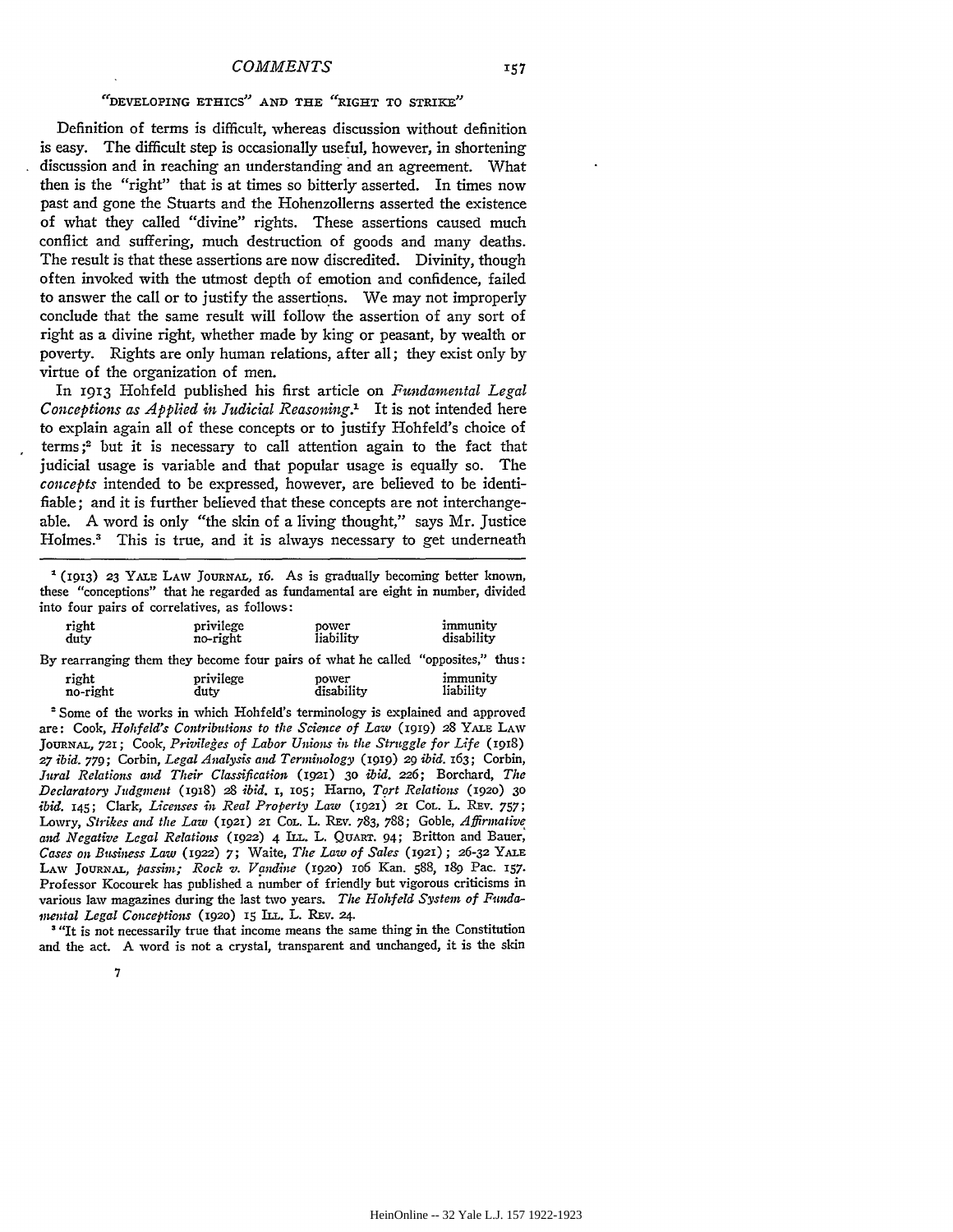the skin and to identify and understand the thought. Not infrequently the skin and to identify and understand the thought. Not infrequently a new skin will be found highly necessary to its health and strength. a new skin will be found highly necessary to its health and strength. Not infrequently, also, a most unexpected and even unintended "living Not infrequently, also, a most unexpected and even unintended "living thought" will be found concealed beneath the skin like a wolf in sheep's thought" will be found concealed beneath the skin like a wolf in sheep's skin.4 The common little word "right" is the skin of twenty living skin.4 The common little word "right" is the skin of twenty living thoughts,<sup>5</sup> any one of which may be masquerading as any of the others; the skin does not itself proclaim the occupant within.

Thus, in the learned article of Mr. Moorfield Storey in the present Thus, in the learned article of Mr. Moorfield Storey in the present number, and in the quotations therein, we find the following: "The right number, and in the quotations therein, we find the following: "The right to strike is only the right to quit work without being liable to punish-to strike is only the right to quit work without being liable to punishment." "In going to and from work, men have a right to as free, a ment." "In going to and from work, men have a right to as free. a passage without obstruction as the streets afford." "The legislature passage without obstruction as the streets afford." "The legislature however has the right to say what acts shall be criminal." In each of however has the right to say what acts shall be criminal." In each of these sentences the word "right" is used with dictionary accuracy; but these sentences the word "right" is used with dictionary accuracy; but in no two of the sentences does the word express the same concept. . in no two of the sentences does the word express the same concept. The "skin" is the same but the "living thought" is different. The "skin" is the same but the "living thought" is different.

How does a "right to strike" differ from a "right to free passage"?<sup>6</sup> The first is quite properly explained by Mr. Storey to mean that society The first is quite properly explained by Mr. Storey to mean that society *will not* punish the possessor of the "right"; his own action (striking, *will not* punish the possessor of the "right"; his own action (striking, or ceasing to work) *is not forbidden* by society (by "the law"). The or ceasing to work) *is not forbidden* by society (by "the law"). The second, on the other hand, means that society *will* punish some person other than the possessor' of the right; such *other* person's action other than the possessor' of the right; such *other* person's action .(obstruction of street) *is forbidden* by society -for the protection of the .(obstruction of street) *is forbidden* by society .for the protection of the possessor of the right. A workman, therefore, has two kinds of possessor of the right. A workman, therefore, has, two kinds of "rights," the subject matter of the first being his own conduct and that of the second some other person's conduct, there being in the first no of the second some other person's conduct, there being in the first no societal command or compulsion, while in the second such command and compulsion exist. For the first of these "living thoughts" (the "right compulsion exist. For the first of these "living thoughts" (the "right to strike") Hohfeld's term is *privilege;* for the second, his word is

"We will not affirm that all difficult questions in labor litigation would be <sup>4</sup> "We will not affirm that all difficult questions in labor litigation would instantly solved if words were used with exactness and in only one signification; instantly solved if words were used with exactness and in only one signification; but it is safe, to say that the difficulties of solution would thus be materially diminished." Jeremiah Smith, *Crucial Issues in Labor Litigation (1907)* 20 **HARV.** L. **REV. 253, 255.**

<sup>5</sup> See Century Dictionary. "The word 'right' is one of the most deceptive of diminished." Jeremiah Smith, Crucial Issues in Labor Litigation (1907) 20 HARV.<br>L. REV. 253, 255.<br><sup>5</sup> See Century Dictionary. "The word 'right' is one of the most deceptive of pitfalls." *American Bank & T. Co. v. Federal* **350,** at p. 358, 41 Sup. Ct. 499, at p. 5oo. "Such words as 'right' are a constant 350, at p. 358, 4I Sup. Ct. 499, at p. 500. "Such words as 'right' are a constant solicitation to fallacy." Jackson v. Rosenbaum Co. (1922, U. S.) 67 L. Ed. 7, 8.

<sup>6</sup> The concept behind the legislature's "right to say what acts shall be criminal" would be expressed by Hohfeld by the term, *power*. The "living thought" to be expressed is that the act of the legislature would create would be expressed by Hohfeld by the term, *power.* The "living thought" to be expressed is that the act of the legislature would create legal duties as against individuals and would be carried into effect forcibly by courts and executive officers. Mr. Storey also says: "The *power* of the state to forbid strikes is clear"; and he quotes from Mr. Justice Holmes concerning "the *power* of the clear"; and he quotes from Mr. Justice Holmes concerning "the *power* of the States to make breach of contract a crime."

of a living thought and may vary greatly in color and content according to the of a living thought and may vary greatly in color and content according to the circumstances and the time in which it is used." *Toune v. Eisner* (1917) 245 **U. S.** 418, 425, 38 Sup. **Ct. 158,** 159. U. S. 4I8, 425, 38 Sup. Ct. I58, I59.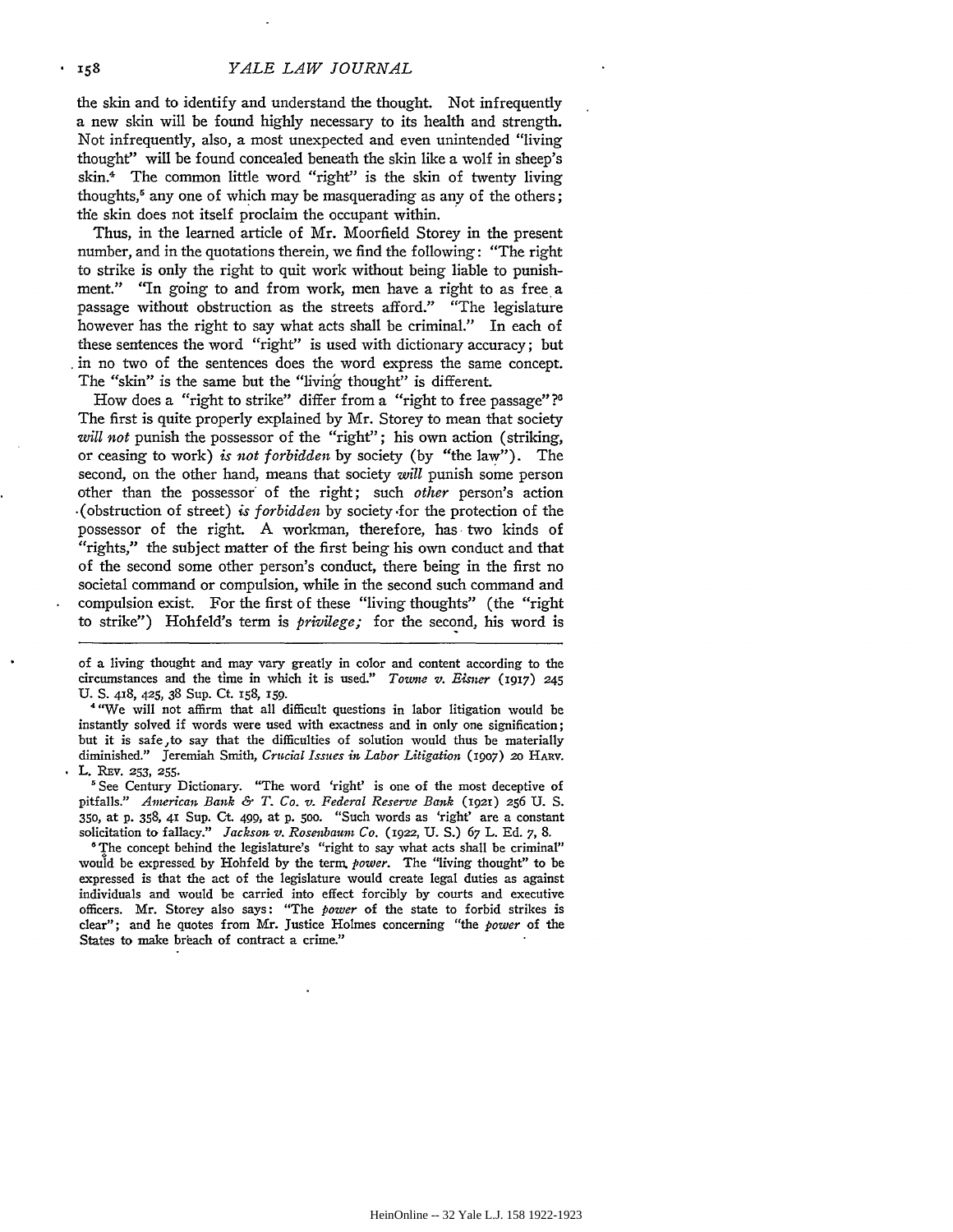*right* (or "claim"). A workman has the legal privilege to cease work; *right* (or "claim"). A workman has the legal privilege to cease work; he has the legal right that another shall not obstruct his way to work.<sup>7</sup>

It must not be supposed for an instant that by identifying concepts It must not be supposed for an instant that by identifying concepts and choosing terms to express them we can determine whether or not a and choosing terms to express them we can determine whether or not a right or a privilege in fact exists or as a matter of social policy ought to right or a privilege in fact exists or as a matter of social policy ought to exist, or whether or not Congress has power to create or to extinguish exist, or whether or not Congress has power to create or to extinguish rights and privileges. We can merely say that if a workman has a rights and privileges. We can merely say that if a workman has a right to free passage someone else has a duty not to obstruct him, that right to free passage someone else has a duty not to obstruct him, that if he has the privilege to strike as against his employer the latter has no if he has the privilege to strike as against his employer the latter has no right that he shall not strike. right that he shall not strike.

How then shall we determine whether a workman, either singly or in How then shall we determine whether a workman, either singly or in combination with others, has the legal privilege to stop working, either combination with others, has the legal privilege to stop working, either with respect to his employer or with respect to the members of society with respect to his employer or with respect to the members of society as a whole? It is only by a careful study of constitutions, statutes, and the common law of the land. This is not always an easy matter, for the common law of the land. This is not always an easy matter, for constitutions are vague, statutes are generally, worse, judicial decisions constitutions are vague, statutes are generally· worse, judicial decisions are innumerable and conflicting, and the law is changing as interests are innumerable and conflicting, and the law is changing as interests and notions of social welfare change. The question cannot be answered and notions of social welfare change. The question cannot be answered at all in general terms, for the answer varies with the circumstances. Let us attempt, however, a definite answer to a few specific questions. Let us attempt, however, a definite answer to a few specific questions.

First, is it possible for the organized inhabitants to deny to workmen First, is it possible for the organized inhabitants to deny to workmen the privilege of striking under some or under all circumstances? Yes, the privilege of striking under some or under all circumstances? Yes, as long as they have the strength to maintain their organization and as long as they have the strength to maintain their organization and enforce their law. Would not such a law be "unconstitutional"? An enforce their law. Would not such a law be "unconstitutional"? An act of the legislature might be; but constitutions are themselves nothing but enacted law and the inhabitants can mould their constitutions accord-but enacted law and the inhabitants can mould their constitutions according to their will. Does Congress have power under our present consti-ing to their wiII. Does Congress have power under our present constitution to destroy the privilege of striking? Without question it does tution to destroy the privilege of striking? Without question it does to a considerable degree; very likely there are some limits to its power. to a considerable degree; very likely there are some limits to its power. In what instances does existing law deny to workmen, singly or in In what instances does existing law deny to workmen, singly or in combination, the privilege of striking? A few instances are when he combination, the privilege of striking? A few instances are when he is under contract not to cease work, when he is a trustee of lives or is under contract not to cease work, when he is a trustee of lives or property that would be endangered by his striking, and when his property that would be endangered by his striking, and when his conscious purpose is to compel or induce another person to commit a conscious purpose is to compel or induce another person to commit a crime, a tort, or a breach of contract. Are workmen privileged to strike crime, a tort, or a breach of contract. Are workmen privileged to strike for boycotting purposes? Sometimes, but not always; the strike may for boycotting purposes? Sometimes, but not always; the strike may be no breach of duty to the employer of the strikers, but may be a breach be no breach of duty to the employer of the strikers, but may be a breach of duty to third parties whose means of livelihood are injured. This of duty to third parties whose means of livelihood are injured. This is a field of legal controversy. Who is now making the law of boy- is a field of legal controversy. Who is now making the law of boy act of the legislature might be; but constitutions are themselves nothing

<sup>&#</sup>x27;Hohfeld's usage also has ample dictionary and judicial justification. In Mr. • Rohfeld's usage also has ample dictionary and judicial justification. In Mr. Storey's article can be found the following: "No man or group of men can claim<br>peculiar *privileges*" (evidently they can assert *common* privileges); "this immunity<br>from punishment is the *brivilege* which the decisions a striking laborers"; and "consistent with the right of others to enjoy the same striking laborers"; and "consistent with the right of others to enjoy the same privilege." (Italic ours.) Hohfeld merely identified the separate concepts, and privilege." by his table of "correlatives" and "opposites" tried to make each "living thought" by his table of "correlatives" and "opposites" tried to make each "living thought" peculiar *privileges*" (evidently they can assert *common* privileges); "this immunity from punishment is the *privilege* which the decisions and some statutes give the always wear its own skin.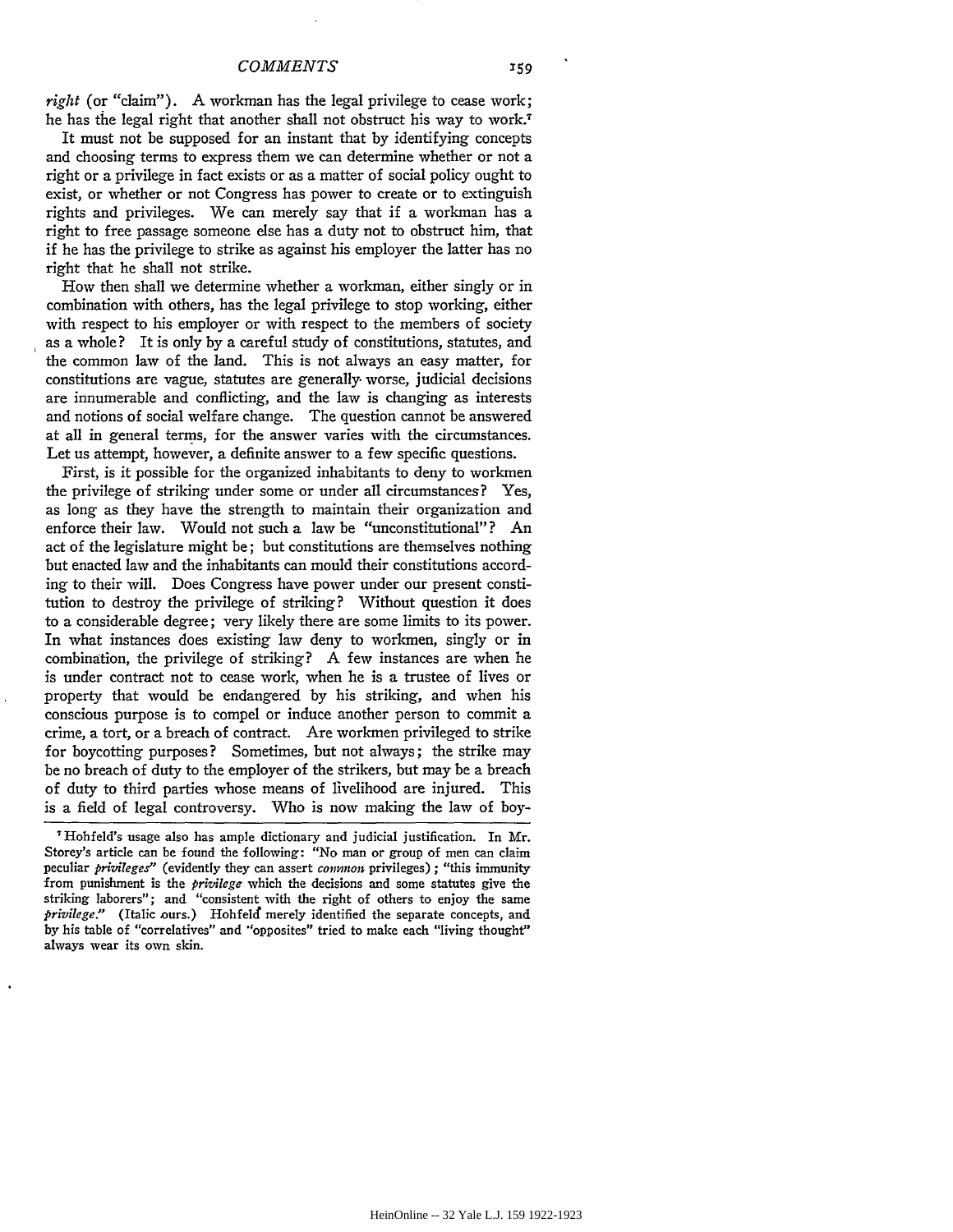cotts? The legislatures and the courts, interpreting the mores of the cotts? The legislatures and the courts, interpreting the *mores* of the community as they understand them. Are strikers privileged to beat "scabs," obstruct streets, and destroy 'buildings? Certainly not; no "scabs," obstruct streets, and destroy buildings? Certainly not; no more than other people. Does the fact that the workmen are in the employ of the nation, the state, a public service corporation, a private employ of the nation, the state, a public service corporation, a private corporation, or a private individual affect the privilege to strike? It is corporation, or a private individual affect the privilege to strike? It is believed not, at least to any large degree, although new rules may now believed not, at least to any large degree, although new rules may now be in process of making.<sup>8</sup>

Mr. Storey says: "These organizations of laborers absolutely with-Mr. Storey says: "These organizations of laborers absolutely without right have undertaken to cut off the country's supply of coal and out right have undertaken to cut off the country's supply of coal and to stop the operation of its railroads  $\ldots$ ." If he means by "absolutely without right" that the miners and railroad shopmen do not have the legal privilege to stop working, either singly or in combination, as a legal privilege to stop working, either singly or in combination, as a means of obtaining higher wages, it is believed that he is in error.<sup>9</sup> The employers in those instances, private corporations and individuals The employers in those instances, private corporations and individuals

However, he quotes a statement from Vice-President Coolidge in harmony • However, he quotes a statement from Vice-President Coolidge in harmony with his view. He might also have quoted from President Harding's public<br>with his view. He might also have quoted from President Harding's public statement made in **1919** when a bituminous coal strike was threatened. He then said: "Such a strike under such circumstances would be the most far-reaching plan ever presented in this country to limit the facilities of production and distribu-plan ever presented in this country to limit the facilities of production and distribution of a necessity of life and thus indirectly to restrict the production and distri-tion of a necessity of life and thus indirectly to restrict the production and distribution of all the necessaries of life. A strike under these circumstances is not only under the necessaries of life. only unjustifiable, it is *unlawful* .... must be considered a grave moral and legal only unjustifiable, it is *1mlawflll* .••. must be considered <sup>a</sup> grave moral and *legal* wrong against the Government and the people of the United States." *The New* wrong against the Government and the people of the United States." *The New York Times,* Oct. 26, **1919.** Doubtless the President would have been correct in *York Times,* Oct. 26, 1919. Doubtless the President would have been correct in this if he had attempted to enforce his supposed law and had been sustained by the  $\sim$ courts. **Of** the President's statement Mr. Philip G. Lowry, *Strikes and the Law* courts. Of the President's statement Mr. Philip G. Lowry, *Strikes alld the Law* **(1921)** 21 CoL. L. R.v. 783, says: "In the contemplation of the Department of (1921) 21 COL. L. REv. 783, says: "In the contemplation of the Department of Justice and of the United States District Court for the District of Indiana, the Justice and of the United States District Court for the District of Indiana, the only 'legal' wrong involved was the violation of the War Food and Fuel Control<br>(i) and the control of the Control control Control in Persistent of Turks (Lever) Act of **1917."** Kales, *Contracts and Combinations in Restraint of Trade* (Lever) Act of 1917." Kales, *COlltracts and Combinatiolls in Restraillt of Trade* (1918) sec. 16o, speaking of the Clayton Act, says. "Section **20** enumerates a list (1918) sec. 160, speaking of the Clayton Act, says. "Section 20 enumerates a list of specific acts which it provides shall not 'be considered or held to be in violation of any law of the United States.' This list does not include the 'secondary boycott,' of any law of the United States.' This list does not include the 'secondary boycott,' which was a tort at common law and under the Sherman Act. The list does include a number of acts which, taken by themselves alone, were clearly lawful at common law and may be assumed to have been lawful also under the Sherman Act-such as: 'terminating any relation of employment,' and 'ceasing to perform any work or labor.' This points to the strike. Mere striking, however, has never been illegal at common law; and it may be assumed that it is not so under the Sherman Act." Sherman Act." .

It is believed that under our present constitution Congress has power to create It is believed that under our present constitution Congress has power to create or to extinguish the privilege of striking in many sorts of cases. Whether the or to extinguish the privilege of striking in many sorts of cases. Whether the power should be exercised is a question of social and economic policy. power should be exercised is a question of social and economic policy.

<sup>&</sup>lt;sup>8</sup> The fact that an individual is engaged in work that is already recognized as the public service is an important fact in determining the constitutional power of public service is an important fact in determining the constitutional power of Congress or of a state legislature to destroy or to grant the privilege of striking Congress or of a state legislature to destroy or to grant the privilege of striking or to fix rates, wages, and profits. Some existing legislation already has a bearing or to fix rates, wages, and profits. Some existing legislation already has a bearing on these matters, as for example, the Adamson Law, Act of Sept. 3, 5, 1916 (39) Stat. at L. 721); the Clayton Act, Act of Oct. 15, 1914 (38 Stat. at L. 730); the law creating the Railway Labor Board, Act of Feb. 28, 1920 (38 Stat. at L. 456, *47o)* **;** and the Kansas Industrial Court Act (Kan. Laws, 192o, ch. 29). 470); and the Kansas Industrial Court Act (Kan. Laws, 1920, ch. 29).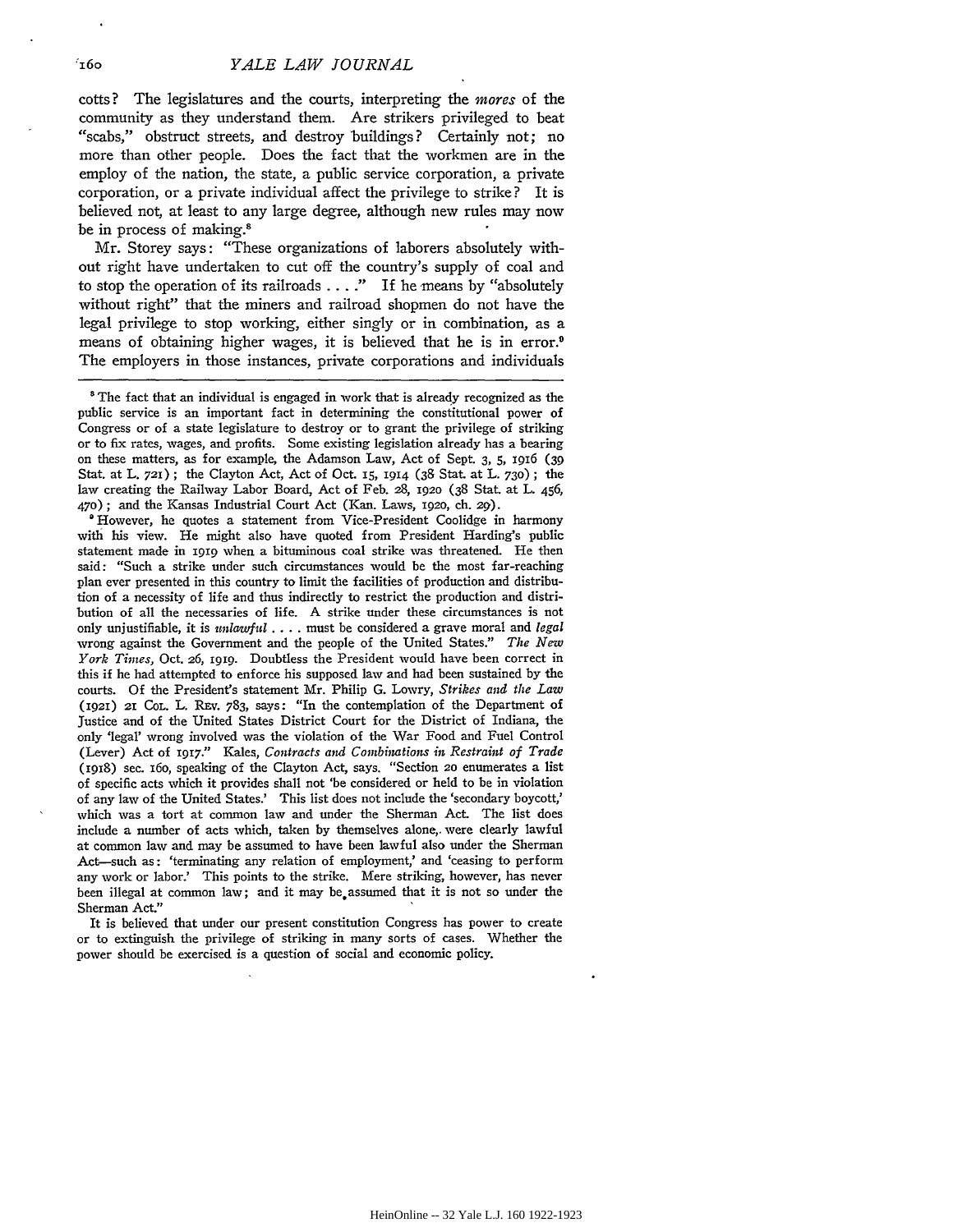in the one case and public service corporations in the other, have no legal right against the workmen that they shall continue at work, in legal right against the workmen that they shall continue at work, in the absence of contract. Nor do third persons, either individually or the absence of contract. Nor do third persons, either individually or collectively, have any such right, except perhaps in Kansas and under collectively, have any such right, except perhaps in Kansas and under certain emergency war legislation.1O It is believed that both by statute certain emergency war legislation.10 It is believed that both by statute ertain einergency war regissation. The is beneved that both by statute<br>and by judicial decision the privilege of striking has been recognized<br>instead of denied.<sup>11</sup> If, however, the meaning is that the workmen have undertaken to cut off the supply of coal or to stop transportation<br>by destruction of property and by violence toward other willing workers,<br>he is quite correct as to the law. Neither singly nor in combination are workmen privileged to do these things. Such acts are crimes as are workmen privileged to do these things. Such acts are crimes as well as torts. With such a meaning, the statement merely involves well as torts. With such a meaning, the statement merely involves issues of fact with which we are not at present concerned. issues of fact with which we are not at present concerned. in the one case and public service corporations in the other, have no instead of denied.<sup>11</sup> If, however, the meaning is that the workmen by destruction of property and by violence toward other willing workers, he is quite correct as to the law. Neither singly nor in combination

In the article herein on *Developing Ethics and Resistant Law*, Mr.<br>Donald R. Richberg speaks of the "vague public right" to have coal mined and trains run; and he says that a "definite feeling" exists that mined and trains run; and he says that a "definite feeling" exists that private individuals have a "right to the co6perative service of one's private individuals have a "right to the cooperative service of one's fellow-men." Mr. Storey's article may be taken to sustain him in this. fellow-men." Mr. Storey's article may be taken to sustain him in this. Mr. Richberg, however, does not go so far as to say that any such Mr. Richberg, however, does not go so far as to say that any such legal right to co6perative service, either public or private, actually exists. legal right to cooperative service, either public or private, actually exists. Possibly he blames the courts for not creating such rights by judicial legislation.- It is clear that he has no doubt that a nation of people Possibly he blames the courts for not creating such rights by judicial can create such rights and duties if they care to exercise their physical and legal powers. It can probably be done by our state and national can create such rights and duties if they care to exercise their physical and legal powers. It can probably be done by our state and handonal<br>legislatures under existing constitutions. It can be done by the courts,<br>if they act slowly legislating "interstitially" and by "molecular m dicy act slowly, legislating interstituting and by indectual<br>motion."<sup>12</sup> At present, however, miners and shopmen are legally privi-<br>leged to stop work. Other members of the community are legally<br>privileged to dig coal f and they have legal rights not to be obstructed in digging it. and they have legal rights not to be obstructed in digging it. " Donald R. Richberg speaks of the "vague public right" to have coal legislation. " It is clear that he has no doubt that a nation of people and legal powers. It can probably be done by our state and national if they act slowly, legislating "interstitially" and by "molecular leged to stop work. Other members of the community are legally privileged to dig coal for themselves so far as the miners are concerned,

Mr. Richberg rather heatedly criticizes our courts and legislators for Mr. Richberg rather heatedly criticizes our courts and legislators for not keeping our law up to date, especially industrial law and criminal not keeping our law up to date, especia!ly industrial law and criminal law. With his general idea that the *mores"'* of a people change with law. With his general idea that the *nzores13* of a people change with

molecular motions."<br>
<sup>13</sup> The term used by Mr. Richberg is "ethics," a term that seems objectionable<br>
on the ground that as it has been used in the past it conveys the idea of some<br>
absolute and unchanging system of moral <sup>13</sup> The term used by Mr. Richberg is "ethics," a term that seems objectionable on the ground that as it has been used in the past it conveys the idea of some absolute and unchanging system of morality and justice by which conduct is to'be judged. The term *"mores"* as used and explained by William G. Sumner, *Folkways (1906),* seems preferable. This term, too, must be used cautiously. Like "ethics," "justice," and "morality," it may easily be regarded as a universal and absolute system of rules of conduct, social practices, and welfare policies; whereas no rule, practice, or policy is approved and adhered to by *all* individuals or at all times. In any specific instance the extent of approval and adherence can be definitely determined only by a count of individuals. It varies in degree.

<sup>&</sup>lt;sup>10</sup> See the Lever Act, Act of Aug. 10, 1917 (40 Stat. at L. 276).

<sup>&</sup>lt;sup>11</sup> See the Clayton Act, sec. 20, *supra* note 8.

Example 12 and 12. 279.<br>
The file Clayton Act, sec. 20, suppra note 8.<br>
" Mr. Justice Holmes in Southern Pacific Co. v. Jensen (1916) 244 U. S. 205,<br>
221, 37 Sup. Ct. 524, 531: "I recognize without hesitation that judges molecular motions." molecular motions." <sup>12</sup> Mr. Justice Holmes in *Southern Pacific Co. v. Jensen* (1916) 244 U. S. 205, legislate, but they can do so only interstitially; they are confined from molar to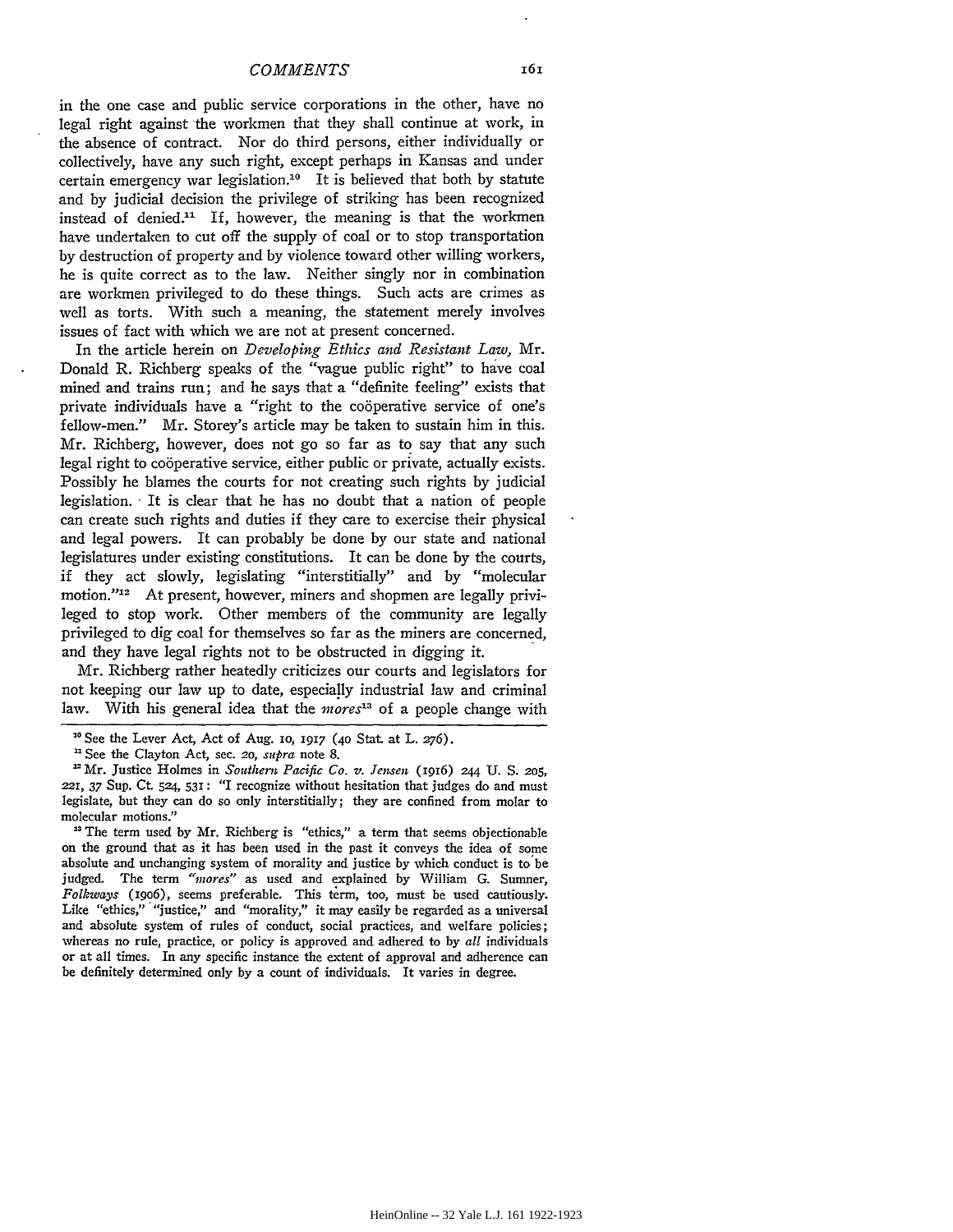changing economic and social conditions and that the law should be changing economic and social conditions and that the law should be continually reconstructed by courts and legislators so as to accord there-continually reconstructed by courts and legislators so as to accord therewith, the present writer is in entire agreement.<sup>14</sup> Disagreement quickly begins, however, with the treatment of specific ihstances and with the begins, however, with the treatment of specific instances and with the underlying assumption that there has been a sweeping change in the underlying assumption that there has been a sweeping change in the *mores* (or "ethics," to use the author's own term), generally recognized *mores* (or "ethics," to use the author's own term), generally recognized and accepted by all enlightened souls (or perhaps by all persons what-and accepted by all enlightened souls (or perhaps by all persons whatever except the bench and the bar with their "Neanderthal skulls" and ever except the bench and the bar with their "Neanderthal skulls" and "natural density"), and that this change requires a total destruction "natural density"), and that this change requires a total destruction of the "house of the law," with its "foul dungeons and dismal courtrooms" and the erection of a "sound structure" with "absolutely new foundations."<sup>15</sup> "Ethics," he tells us, "are not to be confused with ideals. Prevailing ethics are merely standards of conduct generally regarded as in the interest of the largest number of persons .... Devel-regarded as in the interest of the largest number of persons .... peveloped ethics are simply accepted standards of community interest and oped ethics are simply accepted standards of community interest and as such should be embodied in law with less resistance than would as such should be embodied in law with less resistance than would meet developed ideals, which as minority products, obtain community meet developed ideals, which as minority products, obtain community sanction very slowly." This is sound doctrine, and, in the main, courts and legislators apply it daily. The author's impatience with them is and legislators apply it daily. The author's impatience with them is

<sup>14</sup> The author's text, taken from one Wang Yang-ming, is that "the principles of righteousness have no fixed abode." Wang might have meant by this that no one righteousness have no fixed abode." Wang might have meant by this that no one race or nation or religion or sect or pious prophet has a monopoly on "principles race or nation or religion or sect or pious prophet has a monopoly on "principles of righteousness." They may and do *abide* anywhere. He might also have supposed, however, that "principles of righteousness" in all their various abodes supposed, however, that "principles of righteousness" in all their various are identical, uniform, eternal, and unchangeable. Such a supposition is directly are identical, uniform, eternal, and unchangeable. Such a supposition is directly opposed to Mr. Richberg's conclusions. It is a belief almost universally held, nevertheless, and it is responsible for much of the difficulty in arriving at a nevertheless, and it is responsible for much of the difficulty in arriving at a "peace of justice" whether at Versailles or in the coal fields. "peace of justice" whether at Versailles or in the coal fields.

<sup>15</sup> Thus the criminal law will indeed permit of much improvement; but changes in it that are based upon "developing" ethics are about as unsafe as those based in it that are based upon "developing" ethics are about as unsafe as those upon an appeal to eternal justice and an *absolute* system of morality. The correct upon an appeal to *eternal* justice and an *absol1tte* system of morality. The correct appeal is to "standards of conduct generally recognized as in the interest of the largest number of persons," the "developed ethics" defined **by** the author himself. largest number of persons," the "developed ethics" defined by the author That system of criminal law should be adopted that accords with the prevailing mores and that experience has shown will produce relatively safe living conditions<br>for the community. This may require absolute responsibility in certain cases, for the community. This may require absolute responsibility in certain cases, irrespective of intent or negligence, of weak adrenal glands or bad hearts. In the irrespective of intent or negligence, of weak adrenal glands or bad hearts. In the law of torts we often adjudge according to the standard of the reasonably prudent law of torts we often adjudge according to the standard of the reasonably prudent man. Shall we acquit the defendant because his heredity and environment man. Shall we acquit the defendant because his heredity and environment prevented him from being reasonably prudent? prevented him from being reasonably prudent?

Again, it does not justify the charge of ancestor worship to suggest that wisdom<br>comes from history and experience and not from an inflated inner consciousness. comes from history and experience and not from an inflated inner consciousness. For this reason he who tears down the house of the law to begin on "absolutely For this reason he who tears down the house of the law to begin on "absolutely<br>new foundations" will find himself painfully collecting the broken shingles and the rusty nails. It is quite untrue to say that "we learn from the wisdom of our sires rusty nails. It is quite untrue to say that "we learn from the wisdom of our sires largely what mistakes we may avoid and obviously none of the-truths that we are largely what mistakes we may avoid and obviously none of the· truths that we are to discover." In general, each one of us must "discover" over and over again the same old truths that our sires painfully discovered in their time. "The present has same old truths that our sires painfully discovered in their time. "The present has a right to govern itself so far as it can"; says Mr. Justice Holmes, *Collected* a right to govern itself so far as it can"; says Mr. Justice Holmes, *Collected Legal Papers* **(i92o) 139,** "and it ought always to be remembered that historic *Legal Papers* (1920) 139, "and it ought always to be remembered that historic continuity with the past is not a duty, it is only a necessity." continuity with the past is not a duty, it is only a necessity."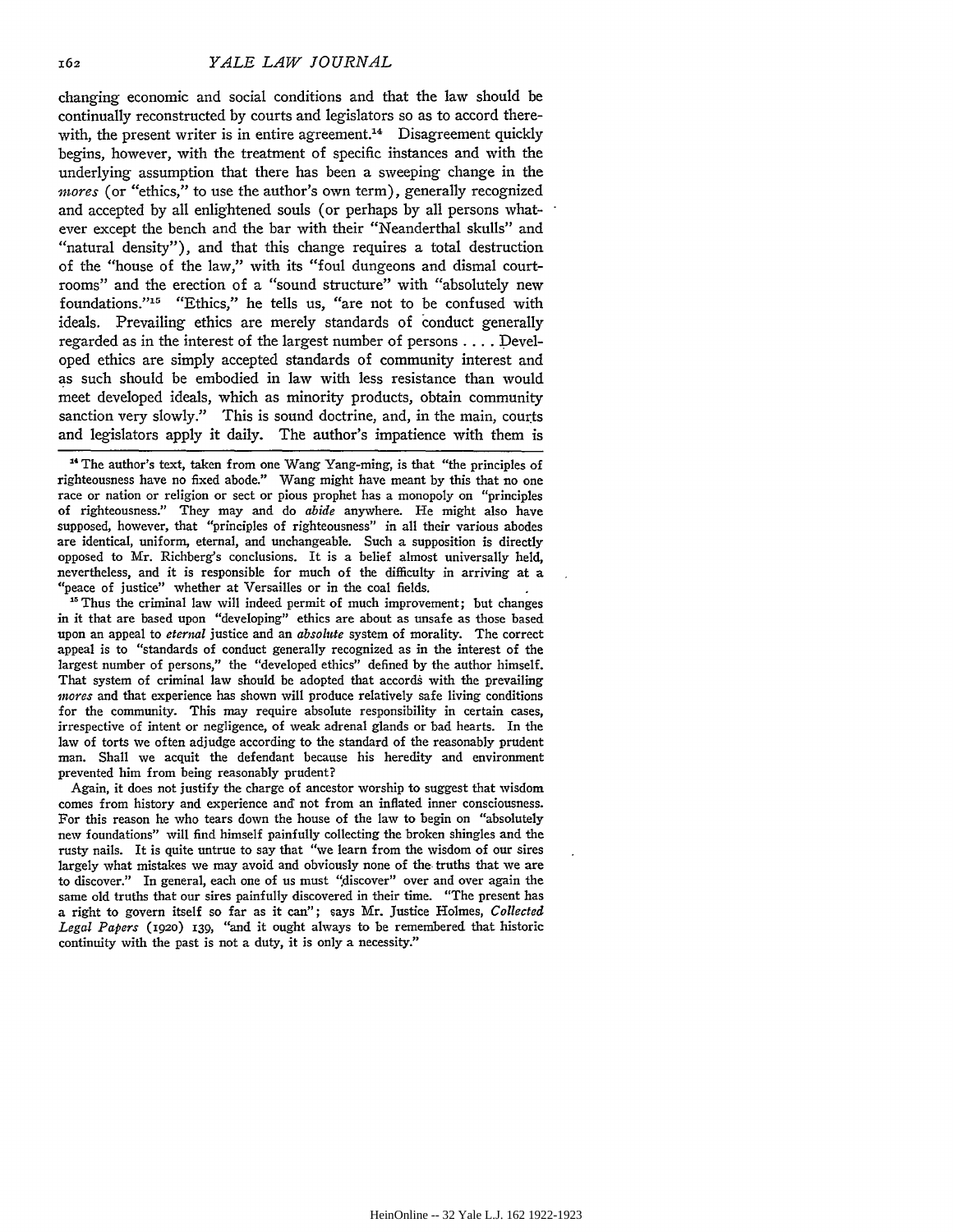due to the fact that they follow his own advice. They are daily embody-<br>ing "developed ethics" in the law; but they have not yet embodied in it some of his own "minority products."<sup>16</sup> They may observe new *mores* "developing," but when do they become "developed"? How are *mores* "developing," but when do they become "developed"? How are they to be informed when a new standard has become "generally<br>ccepted" or has "community sanction"? When has the community<br>lecreed the abolition of "property rights" or the "right of profit"?<br>A few hardshell judges might r stitutional amendments are no longer an impracticable remedy.17 stitutional amendments are no longer an impracticable remedy.17 ing "developed ethics" in the law; "but they have not yet embodied in they to be informed when a new standard has become "generally accepted" or has "community sanction"? When has the community decreed the abolition of "property rights" or the "right of profit"? A few hardshell judges might refuse to abide by the results of a plebiscite on the subject, but they would quickly be submerged. Even con-

We must not overlook the fact that the "community" is not a person;<br>t is a large number of persons, each busily engaged in hoeing his own row. "Community ethics" or "social ethics" are merely the standards row. "Community ethics" or "social ethics" are merely the standards of individual persons living in a group, more or less numerous, and of individual persons living in a group, more or less numerous, and never reaching actual unanimity. "Community interests" are the inter-never reaching actual unanimity. "Community interests" are the interests of many individuals where those interests coincide. We cannot ests of many individuals where those interests coincide. We cannot turn either the "interests" or the "ethics" into universals. There is turn either the "interests" or the "ethics" into universals. There is constant conflict in both "interests" and "ethics." It is the function of constant conflict in both "interests" and "ethics." It is the function of the law to deal with these conflicts; but it cannot always reconcile them the law to deal with these conflicts; but it cannot always reconcile them or even compromise them. The "interests" and the "ethics" of the few or even compromise them. The "interests" and the "ethics" of the few must yield to those of the many. must yield to those of the many. it is <sup>a</sup> large number *ot* persons, each busily engaged in hoeing his own

The increase of population, the progress of invention, the industrial The increase of population, the progress of invention, the industrial The merchand or population, the progress of invention, the maustrial revolution, these have indeed changed environmental conditions. New *mores* have developed and are developing. These require the constant *mores* have developed and are developing. These require the constant mores have developed and are developing. These require the constant restatement of rules of law, quite independently of the question whether or not\* "human nature" has changed. Who does not know this has or not' "human nature" has changed. Who does not know this has indeed a "Neanderthal skull." But our new "society" is still a society indeed a "Neanderthal skull." But our new "society" is still a society

<sup>16</sup> Some years ago, in a popular article, Hugo Münsterberg attacked the courts <sup>16</sup> Some years ago, in a popular article, Hugo Münsterberg attacked the courts<br>and the law for not knowing and using up-to-date psychological methods for<br>determining the veracity of a witness. He was answered by Dean Wigm "minority." "minority." and the law for not knowing and using up-to-date psychological methods for determining the veracity of a' witness. He was answered by Dean Wigmore, *Professor Münsterberg and the Psychology of Testimony* (1909) 3 ILL. L. REv. 399, with full citations of all the psychological and juristic authorities of Europe and America. The controversy ended right there. Miinsterberg had made some useful discoveries-promising saplings in the forest of knowledge. They loomed so large before his peering spectacles that he lost sight of the forest itself. His new methods were "developing" methods, not yet arrived to that state of "developed" perfection so as to be accepted and used by more than a small

<sup>17</sup> For the courts in cases of this sort *vox populi* must be equal to *vox dei*. The will of the majority, duly registered, must control. It does not follow, of course, that their expressed will accords with sound econo that their expressed will accords with solid economic and social policy. Bank-<br>ruptcy, starvation, and death may follow the adoption of new policies by majority<br>vote. Thus new policies of wage-fixing, rate-fixing, price-fi educal fervor and headibility judicial action. Once properly adopted, however, the<br>courts must carry out a policy—except as they may legislate interstitially—even<br>though convinced that it will lead to the breaking up of la standards of living, and general impoverishment. standards of living, and general impoverishment.will of the majority, duly registered, must control. It does not follow, of course, that their expressed will accords with sound economic and social policy. Bankruptcy, starvation, and death may follow the adoption of new policies by majority vote. Thus new policies of wage-fixing, rate-fixing, price-fixing, and profitsfixing are not for the courts to adopt merely because there is agitation for them. They are still matters for economic debate and legislative experiment, not for though convinced that it will lead to the breaking up of large industrial units, the return of small-scale production, the consumption of wealth, the lowering of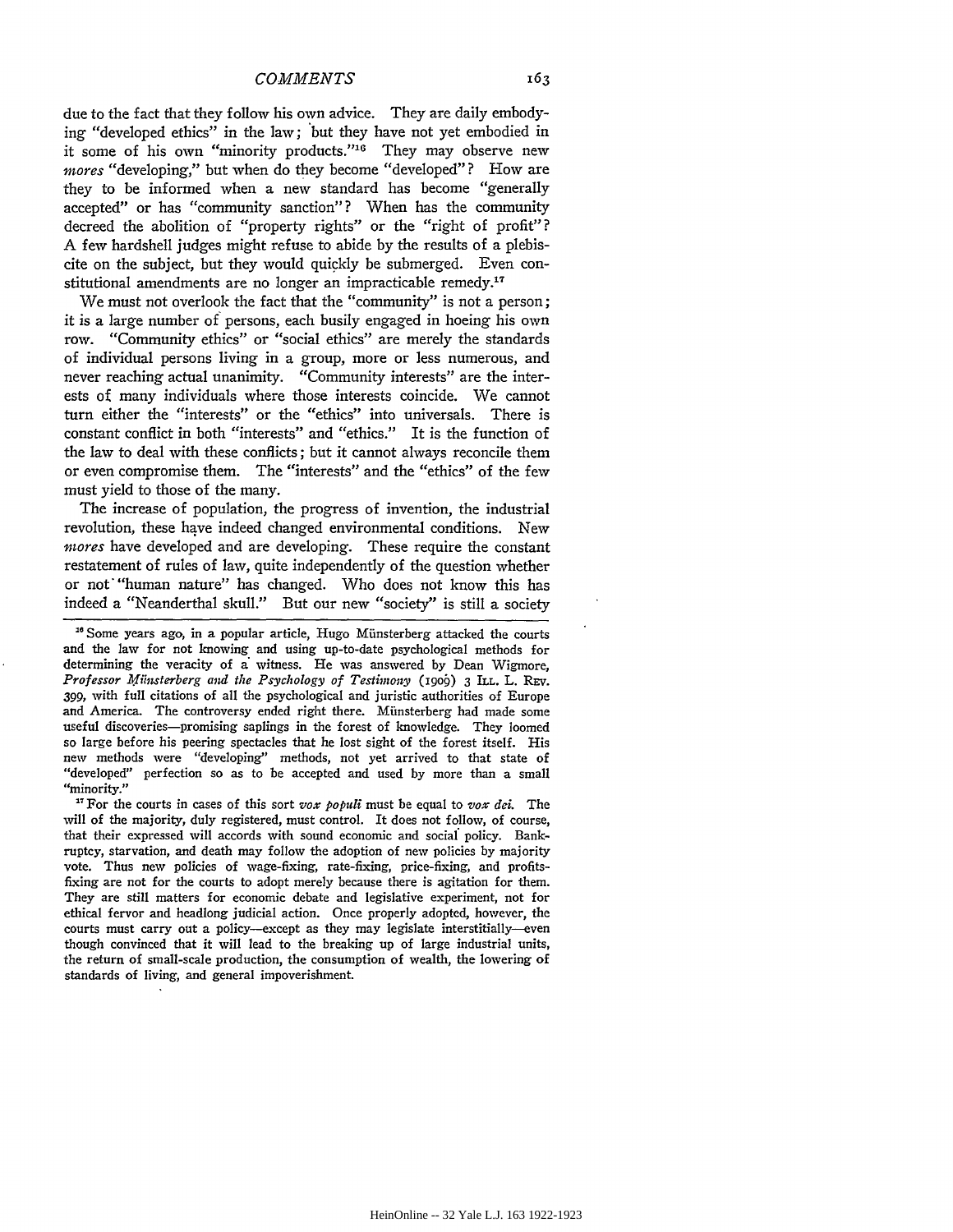of individuals, each struggling for existence, each striving to get the of individuals, each struggling for existence, each striving to get the most he can at the least cost. Men are alike in this whether they belong to labor unions, to college faculties, or to manufacturers' associations. In the struggle they cry out for "what they know to be their rights," each individual and each group being firmly convinced that they are each individual and each group being firmly convinced that they are being robbed, that other men are worse than they, consciously and being robbed, that other men are worse than they, consciously and wickedly denying them justice. The law is a science because it is the<br>wickedly denying them justice. The law is a science because it is the function of lawyers, judges, and legislators to understand human nature, the nature of organized society and its evolution, and to construct and the nature of organized society and its evolution, and to construct and keep ever reconstructing the system of stated rules to accord with the keep ever reconstructing the system of stated rules to accord with the needs and desires of the times, rules the concrete application of which will attain the purposes for which they are constructed.

We are told that there has been an impairment of "the common faith" in an appeal to law for the decision of contending claims of right." One reason for this is that the old "common faith" included an ignorant One reason for this is that the old "common faith" included an ignorant belief in the existence of an absolute and eternal system of justice that belief in the existence of an absolute and eternal system of justice that could be applied with infallibility with the result that every one would be rich and happy. This belief, like many others, may be impaired. be rich and happy. This belief, like many others, may be impaired. When it dies, peace to its ashes and may there be no resurrection. Our When it dies, peace to its ashes and may there be no resurrection. Our best hope lies in a facing of the facts with courage and serenity, in the best hope lies in a facing of the facts with courage and serenity, in the conscious and generous compromise of the inevitably conflicting inter-conscious and generous compromise of the inevitably conflicting interests, in the scientific construction of rules in the light of past experience and prevailing conditions. Dean Pound has said:<sup>18</sup>

"From an earthly standpoint the central tragedy of existence is that "From an earthly standpoint the central tragedy of existence is that there are not enough of the material goods of existence, as it were, to there are not enough of the material goods of existence, as it were, to<br>go round; that while individual claims and wants and desires are infinite,<br>the waterial masses of articlaring them are faites, that while is common the material means of satisfying them are finite; that while, in common<br>change are all meat the satisfying them are many of so het salve are satisfy phrase, we all want the earth, there are many of us but only one earth. phrase, we all want the earth, there are many of us but only one earth. Thus we may think of the task of the legal order as one of precluding Thus we may think of the task of the legal order as one of precluding friction and eliminating waste; as one of conserving the goods of existence in order to make them go as far as possible, and of precluding<br>faither and dimination graphs in the human are and order them at a falsen friction and eliminating waste in the human use and enjoyment of them, friction and eliminating waste in the human use and enjoyment of them,<br>so that where each may not have all that he claims, he may at least have<br>all that is possible." all that is possible."

In the carrying out of this program shall we in new classes of cases deny to individuals the legal privilege of striking? Shall we grant them new legal privileges of boycotting, of breaking contracts, of destroying wealth? Shall we confiscate wealth and deny to individuals the "right of profit" and rights of property? These things can be done if enough individuals will combine to do them, and they can be done without revolution and according to existing forms of law. By all without revolution and according to existing forms of law. By all means let us adopt these new rules of law if they will help us to attain means let us adopt these new rules of law if they will help us to attain the ends for which they are proposed. the ends for which they are proposed. In the carrying out of this program shall we in new classes of cases<br>deny to individuals the legal privilege of striking? Shall we grant<br>them new legal privileges of boycotting, of breaking contracts, of<br>destroying wealth?

These are the days of rapid evolutionary variation in the industrial, These are the days of rapid evolutionary variation in the industrial, social, and economic *mores."* Many individuals and large groups, social, and economic *mores.1.0* Many individuals and large groups,

**164** 

<sup>&#</sup>x27; *The Spirit of the Com'mon Law* (1921) 196. *<sup>18</sup> The Spirit of the COllll/lwn Law* (1921) 196.

<sup>&</sup>lt;sup>10</sup> See A. G. Keller, lecture on *Societal Evolution* in the Sigma Xi lectures on *The Evolution of Man,* 126, 139, delivered at Yale University in 1922. *The Evolittion of* lVfal~> 126, 139, delivered at Yale University in 1922.